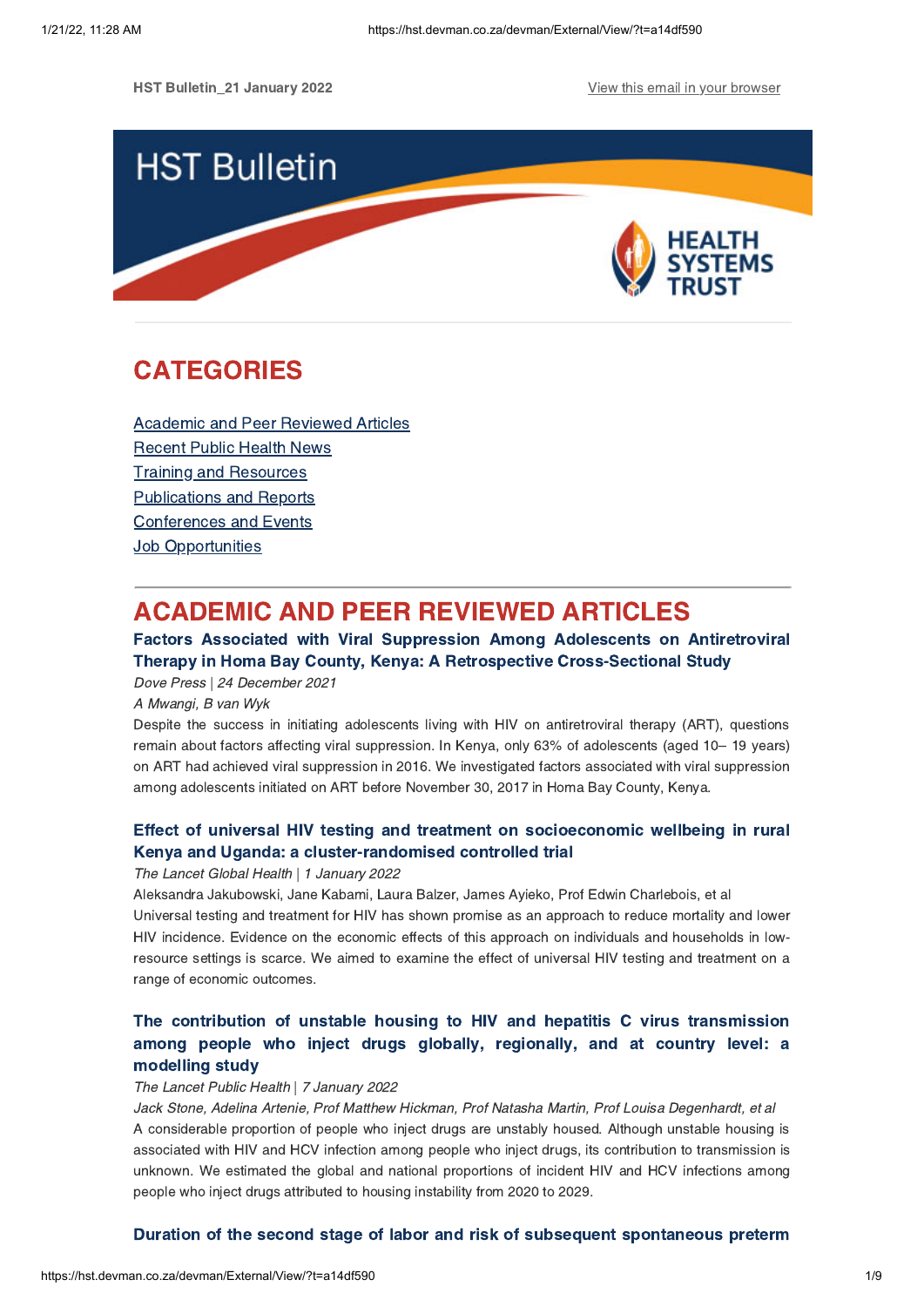## -------<br>BJOG | 13 January 2022

Geffen Kleinstern, Roy Zigron, Shay Porat, Joshua Rosenbloom, Misgav Rottenstreich, et al To determine the risk of spontaneous preterm birth (sPTB) associated with the length of second stage of labor in the first term delivery.

# [Psychological](https://hst.devman.co.za/devman/external/?t=561e012) factors of diet quality among rural populations of Latin America<br>during the COVID-19 pandemic: a cross-sectional study

during the COVID-19 pandemic: a cross-sectional study Remote and Rural Health | 14 January 2022

Samuel Durán-Agüero, María Fernanda Vinueza-Veloz, Gabriel González-Medina, Valeria Carpio-Arias, Israel Ríos-Castillo, et al

Purpose: To determine the relationship between symptoms of anxiety and/or anhedonia and diet quality during the confinement due to COVID-19 in rural population.

Conclusions: Among the rural population, a worse diet quality is associated with symptoms of anhedonia and anxiety, as well as lower level of education and being male during the COVID-19 pandemic. Proposals to improve the quality of the diet could include interventions aimed at people's mental health.

Wiley Online Library | 14 January 2022

Linda-Gail Bekker, Carey Pike, Sharon Hillier

Antiretroviral-based pre-exposure prophylaxis (PrEP) is today an established, effective and safe method of HIV prevention used in multiple countries worldwide by a broad range of populations at risk of HIV infection. Biomedical innovations are critical in supporting the primary prevention of HIV; however, their potential can only be maximized if end-user challenges are recognized, described and used to develop next-generation models.

# Telement use in rulat and remote the motion product in rule and remote  $\mathcal{S}$

## review Remote and Rural Health | 17 January 2022

### Pauline Calleja, Susan Wilkes, Melinda Spencer, Steven Woodbridge

For rural and remote clinicians, quality education is often difficult to access because of geographic isolation, travel, time, expense constraints and lack of an onsite educator. The aims of this integrative review were to examine what telehealth education is available to rural practitioners, evaluate the existence and characteristics of telehealth education for rural staff, evaluate current telehealth education models, establish the quality of education provided through telehealth along with the facilitators or enablers of a successful service and develop recommendations for supporting and developing an education model for rural and remote health practitioners through telehealth.

## Fluid therapy for severe malaria The Lancet Infectious Diseases | 17 January 2022

Laura Kalkman, Prof Thomas Hänscheid, Prof Sanjeev Krishna, Prof Martin Grobusch

Fluid therapy is an important supportive measure for patients with severe malaria. Patients with severe malaria usually have normal cardiac index, vascular resistance, and blood pressure and a small degree of hypovolaemia due to dehydration. Cell hypoxia, reduced kidney function, and acidosis result from microcirculatory compromise and malarial anaemia, which reduce tissue oxygenation, not hypovolaemia. Hence, aggressive fluid loading does not correct acid–base status, enhance kidney function, or improve patient outcomes, and it risks complications such as pulmonary oedema. Individualised conservative fluid management is recommended in patients with severe malaria. Physical examination and physiological indices have limited reliability in guiding fluid therapy. Invasive measures can be more accurate than physical examination and physiological indices but are often unavailable in endemic areas, and noninvasive measures, such as ultrasound, are mostly unexplored. Research into reliable methods applicable in low-resource settings to measure fluid status and response is a priority. In this Review, we outline the current knowledge on fluid management in severe malaria and highlight research needed to optimise fluid therapy and improve survival in severe malaria.

# Health trends, inequalities and opportunities in South Africa's provinces, 1990[–2019:](https://hst.devman.co.za/devman/external/?t=25d7518e)<br>findings from the Global Burden of Disease 2019 Study  $f_{\rm s}$  for  $f_{\rm s}$  and  $f_{\rm s}$  and  $f_{\rm s}$  are  $20$  section of  $20$  section  $f_{\rm s}$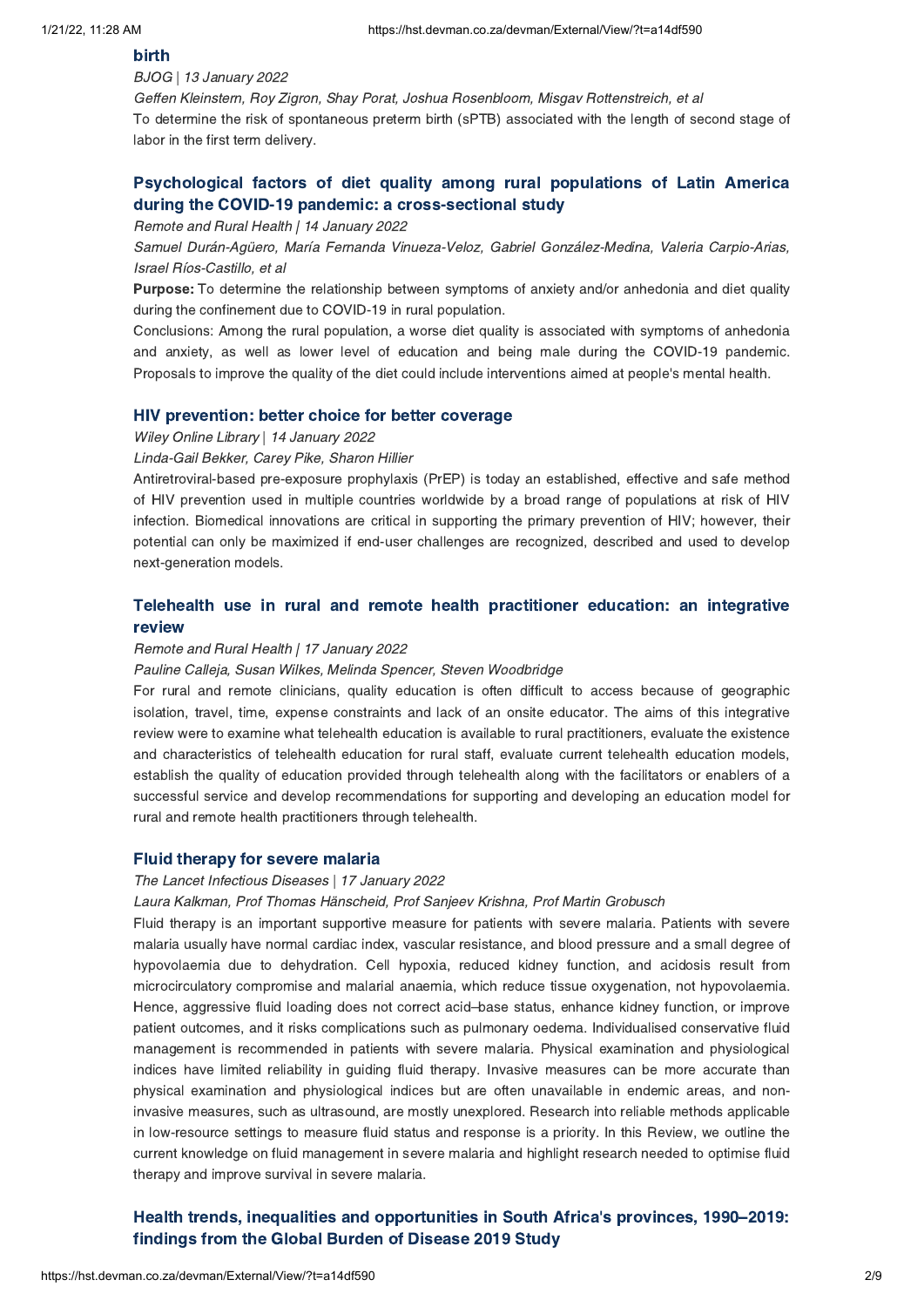### BMJ Epidemiology and Community Health | 19 January 2022

Tom Achoki, Benn Sartorius, David Watkins, Scott Glenn, Andre Kengne, et al

Over the last 30 years, South Africa has experienced four 'colliding epidemics' of HIV and tuberculosis, chronic illness and mental health, injury and violence, and maternal, neonatal, and child mortality, which have had substantial effects on health and well-being. Using data from the 2019 Global Burden of Diseases, Injuries and Risk Factors Study (GBD 2019), we evaluated national and provincial health trends and progress towards important Sustainable Development Goal targets from 1990 to 2019.

(Return to Top)

## <span id="page-2-0"></span>**RECENT PUBLIC HEALTH NEWS**

# Maternal and child healthcare isn't reaching everyone in urban sub-Saharan Africa<br>The Conversation|12 January 2022

### The Conversation|12 January 2022

The world has seen dramatic improvements in maternal, newborn and child health. For instance, the World Health Organisation reported a 38% reduction in maternal deaths between 2000 and 2017, globally. Maternal deaths refer to deaths due to complications from pregnancy or childbirth. Many countries in sub-Saharan Africa have also seen a reduction in maternal mortality by as much as half since 2000. Still, there's a great variation in maternal deaths between low- and high-income countries. Low- and middleincome countries still account for a high proportion of the world's maternal deaths. Countries in sub-Saharan Africa also report the highest neonatal mortality rates in the world. Neonatal mortality refers to death of infants within 28 days of birth. The decline in neonatal mortality rates in sub-Saharan Africa from 1990 to 2017 was low (40%) compared to that of high-income countries (55%). On top of this, mortality in children under five years old was highest in sub-Saharan Africa.

### Questions over implementation of SA['](https://hst.devman.co.za/devman/external/?t=b73ca7cc)s new infection control plan

### Spotlight 12 January 2022

Whether it is in the queue outside a community healthcare clinic, in a GP's waiting room, or in the ICU at a private sector hospital, healthcare-acquired infections (HAIs) pose a threat to people's health. These places are after all where people go if they are struggling with infectious diseases. Measures taken to reduce these infection risks are referred to in healthcare circles as infection prevention and control (IPC) practices. Though the Covid-19 pandemic has firmly placed the spotlight on infection control – particularly as it relates to personal protective equipment and limited access to Covid-19 wards - challenges with IPC are much older and much broader than just Covid-19.

### Gauteng exits fourth wave, but vaccine stats ['](https://hst.devman.co.za/devman/external/?t=7ebbb42b)can improve' – Phaahla

### Health-E News | 14 January 2022

It's official – Gauteng, the former epicentre of South Africa's Omicron variant driven surge in cases last November – has exited the fourth wave. But, Health Minister, Joe Phaahla, who announced the news while updating the country on government's latest efforts to fight COVID-19 earlier today, is worried about the country's vaccination rates. "In terms of the technical definition of a wave, we can now say officially that Gauteng has technically exited the fourth wave this week," said Phaahla. Phaahla said the National Department of Health has seen a 13,9% reduction of new cases and 6.3% reduction in hospitalisations. However, the Western Cape, followed by KwaZulu-Natal, aren't out the woods just yet. Both provinces recorded their highest number of cases this past week.

# Covid may soon be ['endemic'](https://hst.devman.co.za/devman/external/?t=abc1fb0a) in Britain and much of the world. But is that a good or

### a bada badag.<br>The Telegraph | 15 January 2022

The coronavirus has a knack for dividing us and this week it opened up a new battleground: a scrap over the meaning of the word "endemic". You won't be surprised to learn that views on the subject are somewhat polarised. "Covid Will Soon Be Endemic, Thank Goodness", announced Dr Monica Gandhi, an infectious-disease physician and professor of medicine at the University of California, San Francisco, in the pages of the Wall Street Journal. "Widespread immunity, vaccinated and natural, will bring control and a full return to normal".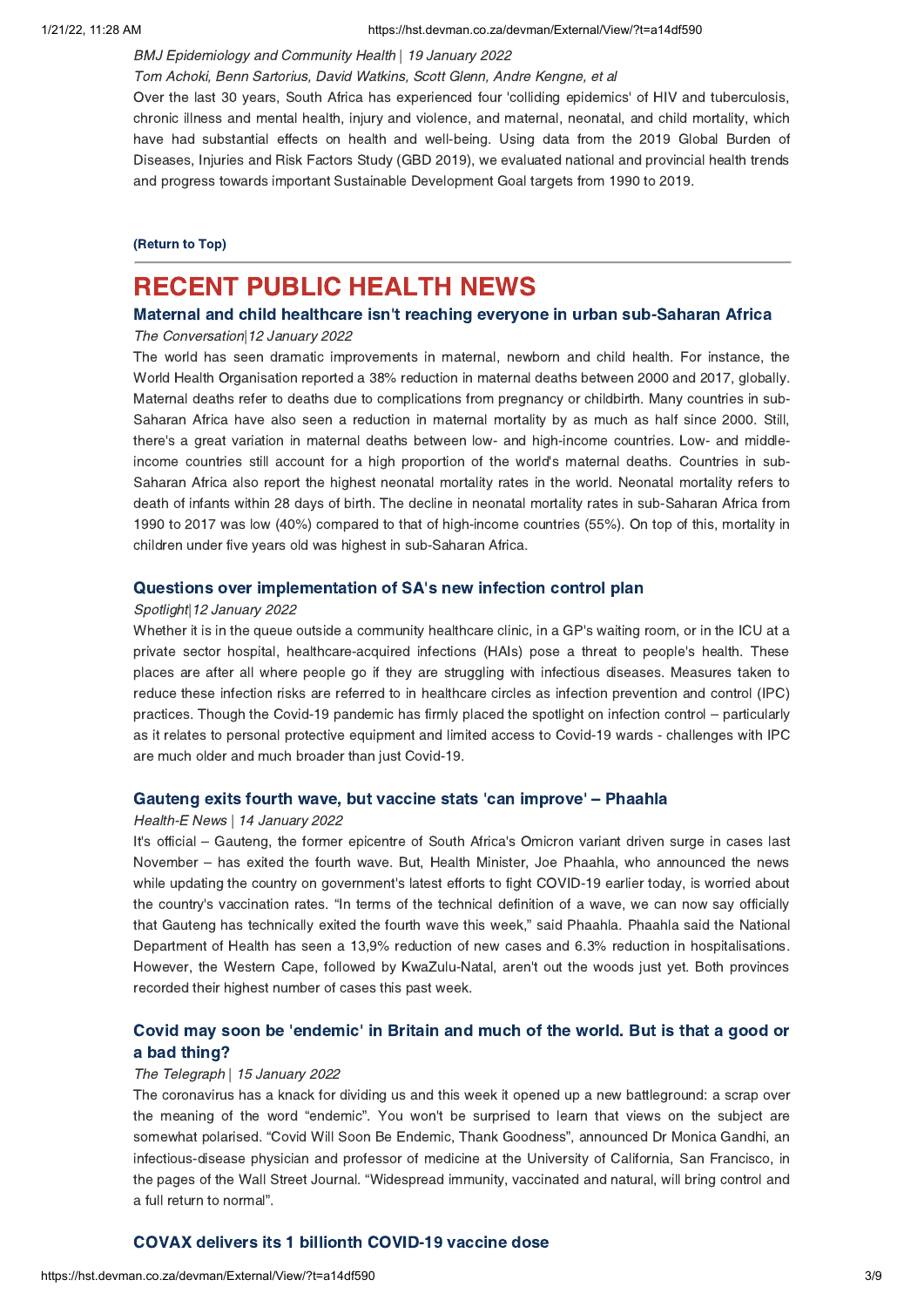### WHO | 16 January 2022

On 15 January 2021, a shipment of 1.1 million COVID-19 vaccines to Rwanda included the billionth dose supplied via COVAX. Together with our partners, COVAX is leading the largest vaccine procurement and supply operation in history, with deliveries to 144 countries to date. But the work that has gone into this milestone is only a reminder of the work that remains. As of 13 January 2022, out of 194 Member States, 36 WHO Member States have vaccinated less than 10% of their population, and 88 less than 40%. COVAX's ambition was compromised by hoarding/stockpiling in rich countries, catastrophic outbreaks leading to borders and supply being locked. And a lack of sharing of licenses, technology and know how by pharmaceutical companies meant manufacturing capacity went unused. COVAX is working with governments, manufacturers and partners to ensure that when countries receive vaccines they can get them to people quickly.

### Annual health checkups: Nip potential problems in the bud Health-E News | 17 January 2022

No one ever squeals with delight when they have to go for annual health checkups – but this is no reason to dread or avoid them. They are designed to assess the risk of potential medical conditions and allow a doctor to pick up early warning signs. Once you reach the age of 45, these yearly visits become imperative. Early detection and treatment will not only give one a better quality of life, but also possibly a longer life. Dr Mvuyisi Mzukwa, Vice Chairperson of the South African Medical Association (SAMA), highlighted the importance of these health checkups. He also reminded the younger generation that they aren't immune.

### Business Live | 17 January 2022

Coronavirus loses most of its ability to infect shortly after being exhaled and is less likely to be contagious at longer distances, a study from the University of Bristol's Aerosol Research Centre showed. Researchers found that the virus loses 90% of its contagion capacity 20 minutes after becoming airborne and that most of that loss happens in the first five minutes of it reaching the air, according to the study, that simulates how the virus behaves after exhaling.

### Hepatitis B may increase cancer risk in people with HIV Aidsmap | 17 January 2022

People with both HIV and hepatitis B have a higher rate of non-liver cancers compared to other people with HIV, a large European study has found. The study investigators, who have published their findings in the journal HIV Medicine, say that people coinfected with HIV and hepatitis B may need extra screening for some common cancers. The study found that the rate of non-liver cancers was 23% higher in people with HIV and hepatitis B compared to people with HIV alone. Viral hepatitis (hepatitis B or C) raises the risk of hepatocellular carcinoma (liver cancer). Studies of people with hepatitis B alone also show a raised risk of some non-liver cancers but the risk of non-liver cancers in people coinfected with hepatitis B and HIV is unclear.

### Pre-exposure prophylaxis use expands, but not fast enough UNAIDS | 17 January 2022

It has been more than a decade since the first evidence of the efficacy of daily oral pre-exposure prophylaxis (PrEP) was published. PrEP is now a valuable additional option for people who are at higher risk of acquiring HIV, and its global uptake has continued to increase, despite the COVID-19 pandemic: country data show that approximately 845 000 people in at least 54 countries received PrEP in 2020—a 43% increase since 2019, and a 182% increase since 2018. Much of the PrEP scale-up is still highly concentrated in a fairly small number of countries, notably the United States of America, and in eastern and southern Africa, where Kenya and South Africa accounted for 158 630 (19%) of people who received PrEP at least once during 2020 in the region. There continue to be substantial gaps in the availability of PrEP, however: the total number of people using this prevention option in 2020 was just 28% of the target of 3 million in low- and middle-income countries, which represents only 8% of the new global 2025 target.

### Spotlight | 17 January 2022

COVID-19 will continue to dominate headlines in 2022, but from National Health Insurance to the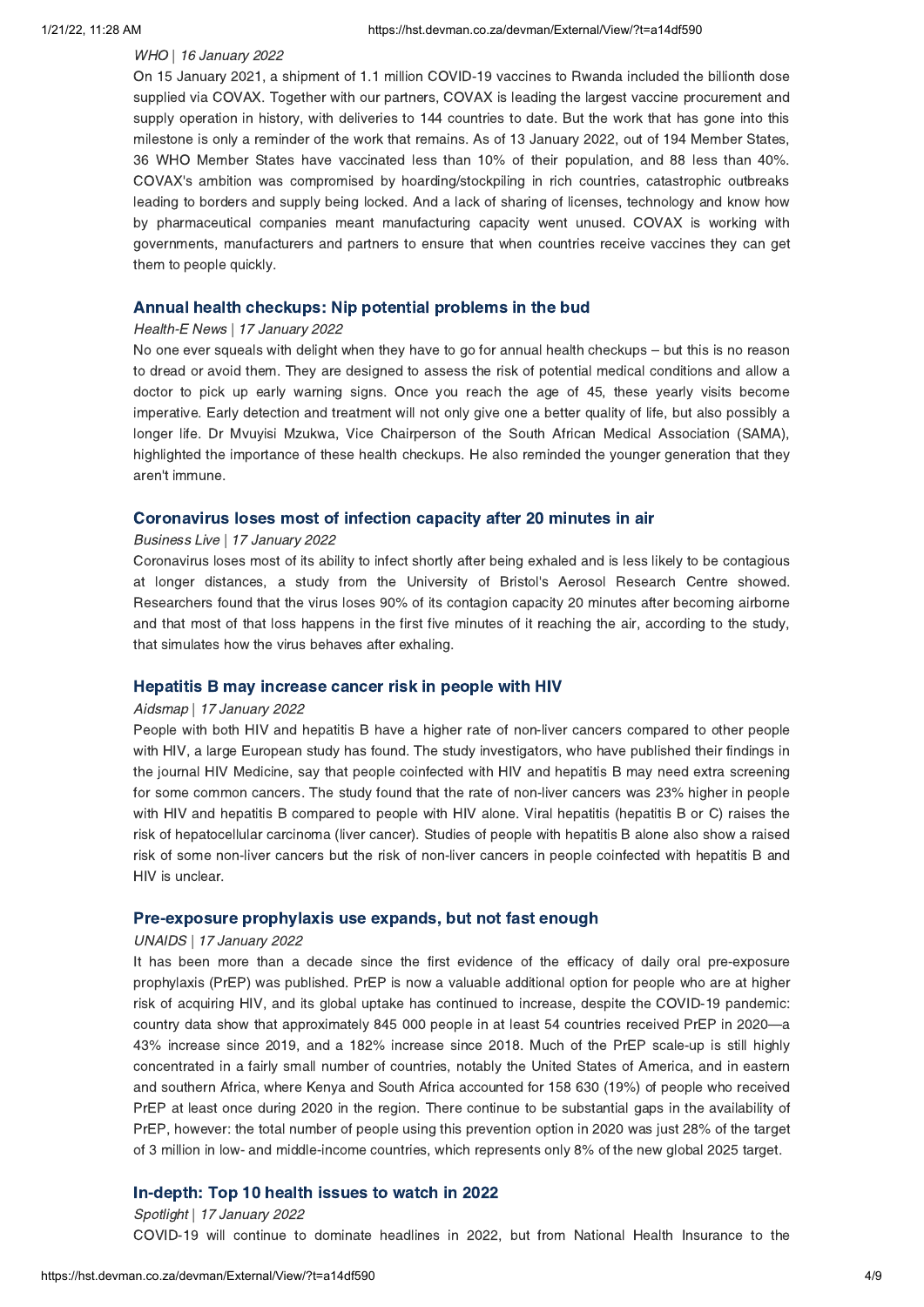availability of a new HIV prevention injection, it will also be an important year for other areas of health service delivery and for health system governance and reforms in South Africa. Here is Spotlight's pick of the top ten issues to keep an eye on.

### Warning against mandatory vaccination policies in South Africa Business Tech | 17 January 2022

The Commission for Gender Equality (CGE) has warned companies against introducing mandatory vaccination policies, which it says risks infringing the Constitutional rights of workers. The Chapter 9 body raised concerns around a recent study that found that some Covid-19 vaccines may cause a small change to the menstrual cycle length – but that this change is temporary. While health experts believe this finding is not clinically significant, the Commission cautioned businesses and various institutions against forcing employees to vaccinate and imposing harsh sanctions on them if they do not.

### Bullying: Going back to school a nightmare for some kids Health-E News | 19 January 2022

Parents may be breathing a sigh of relief as the last of the country's schools reopen for the 2022 academic year, but not all children are looking forward to meeting their fellow classmates. For them, going back to school means only one thing – more bullying. Simphiwe Radebe\* recalls the hellish start to his first year of high school. What should've been an exciting time for this 17-year-old Grade 12 learner, quickly turned into something he'd rather forget.

### GroundUp | 19 January 2022

Among African states, South Africa is often singled out as the mysterious exception because, according to official estimates, we have fared much worse through the Covid-19 pandemic than most of the continent. But is this true? Almost certainly not. At least one commentator has used the official statistics to claim that the SA government's response has been worse than much of the continent. While there is much to criticise about the government response, there is one primary reason why Covid deaths appear higher in South Africa than most of the continent: we have better systems for measuring them.

### Millions are dying from drug-resistant infections, global report says BBC News | 20 January 2022

More than 1.2 million people died worldwide in 2019 from infections caused by bacteria resistant to antibiotics, according to the largest study of the issue to date. This is more than the annual death toll from malaria or Aids. Poorer countries are worst affected but antimicrobial resistance threatens everyone's health, the report says. Urgent investment in new drugs and using current ones more wisely are recommended to protect against it. The overuse of antibiotics in recent years for trivial infections means they are becoming less effective against serious infections. People are dying from common, previously treatable infections because the bacteria that cause them have become resistant to treatment.

# More People Died of Antibiotic-Resistant ['Superbugs'](https://hst.devman.co.za/devman/external/?t=cac04c5a) Than HIV/AIDS In 2019, Sub-

### Saharan Africa Worst Affected Health Policy Watch | 20 January 2022

Antibiotic-resistant bacterial infections killed 1.27 million people in the world in 2019, according to a oneof-a-kind study in The Lancet. According to the study, led by the Institute of Health Metrics and Evaluation (IHME) at the University of Washington, with dozens of authors worldwide, the increased resistance of many common pathogens to treatment, known as antimicrobial resistance (AMR), was a leading cause of death worldwide in 2019. AMR caused more fatalities than HIV/AIDS or malaria, which caused 860,000 and 640,000 deaths respectively, in the same time period. More people than ever are dying from previously treatable infections since the bacteria causing such infections have become resistant to previously life-saving drugs.

## $\overline{\phantom{a}}$

## <span id="page-4-0"></span>**TRAINING AND RESOURCES**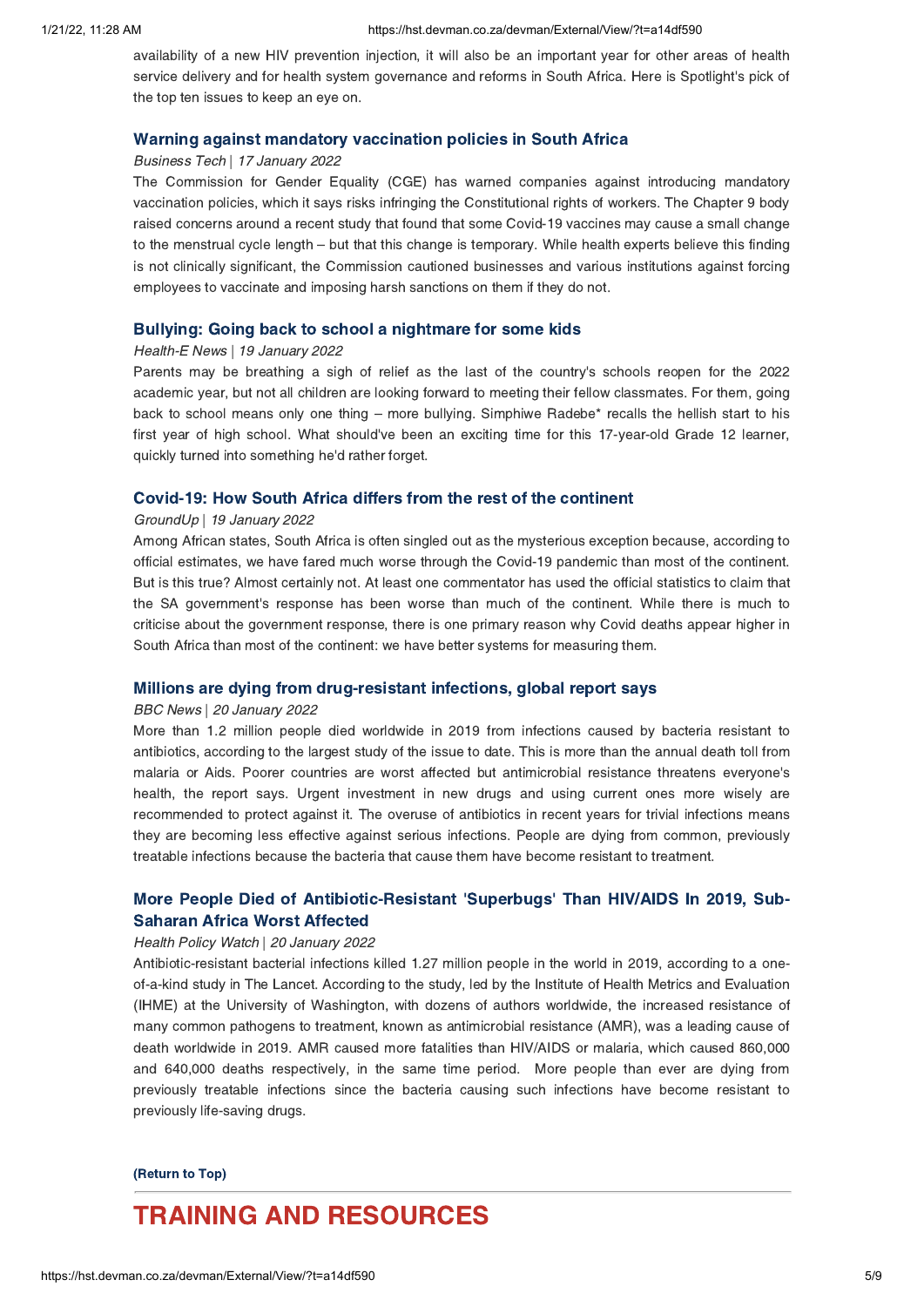The Health Systems Trust (HST) produces a weekly bulletin on Fridays focusing on key public health news, peer-reviewed journal articles and other important primary healthcare resources.

Subscribe to the Health Systems Trust 60percent HST produces a weekly online publication, 60percent, which keeps subscribers abreast with the latest news and developments pertaining to HIV-related maternal, adolescent, child and youth health. The name 60percent signifies that southern Africa is responding to a feminised HIV/AIDS epidemic, with at least 60% of those living with HIV being women.

Subscribe to 60percent by simply visiting HST's website (https://www.hst.org.za), scroll to the bottom of the page, hit the SUBSCRIBE button, and follow the prompts. Let's keep you posted!

The Health Systems Training Institute (HSTi) is the training arm of the Health Systems Trust (HST), a leading force in the South African public health sector. HST was established in 1992, on the brink of democracy in South Africa, and has since played a significant role in strengthening the national primary health system through health research, informatics, clinical support, capacity-building and training.

### (Return to Top)

## **PUBLICATIONS AND REPORTS**

### The gendered experience of close-to-community providers in fragile and shockprone settings: implications for policy and practice during and post COVID-19

The aim of this review is to examine relevant existing global literature on close-to-community providers during the COVID-19 pandemic in fragile and shock-prone settings, applying a critical gender, equity and justice lens. This provides a wide understanding of the gendered experiences of CTC providers during COVID-19 pandemic at the global level. The review is part of a wider study – The gendered experience of close-to-community providers in fragile and shock-prone settings: implications for policy and practice during and post COVID-19.

# SAMRC [SARS-CoV-2](https://hst.devman.co.za/devman/external/?t=c04a2aa5) Wastewater Surveillance Dashboard: An early warning system<br>for COVID-19 infections

The SAMRC wastewater Surveillance and Research Programme monitors the non-infectious SARS-CoV-2 RNA, the fragments of the virus that causes COVID-19. The non-infectious SARS-CoV-2 RNA can be shed in feces of individuals that are symptomatic or asymptomatic. By testing wastewater weekly, we can measure the SARS-CoV-2 RNA signal and see whether it is increasing or decreasing. This can be used as an early indicator of COVID-19 case trends within a community. The information shared on this interactive dashboard should be used in combination with other available public health data. Further details can be found under FAQs. Please refer to the How-To Guide to assist your navigation through the results presented on the dashboard.

The Lancet Global Health Feb 2022 Issue Volume 10 | Issue 2

 $\overline{\phantom{a}}$ 

## <span id="page-5-0"></span>**CONFERENCES AND EVENTS**

Webinar: New technologies and strategies to overcome the challenges of sexually transmitted infections

When: 26 January 2022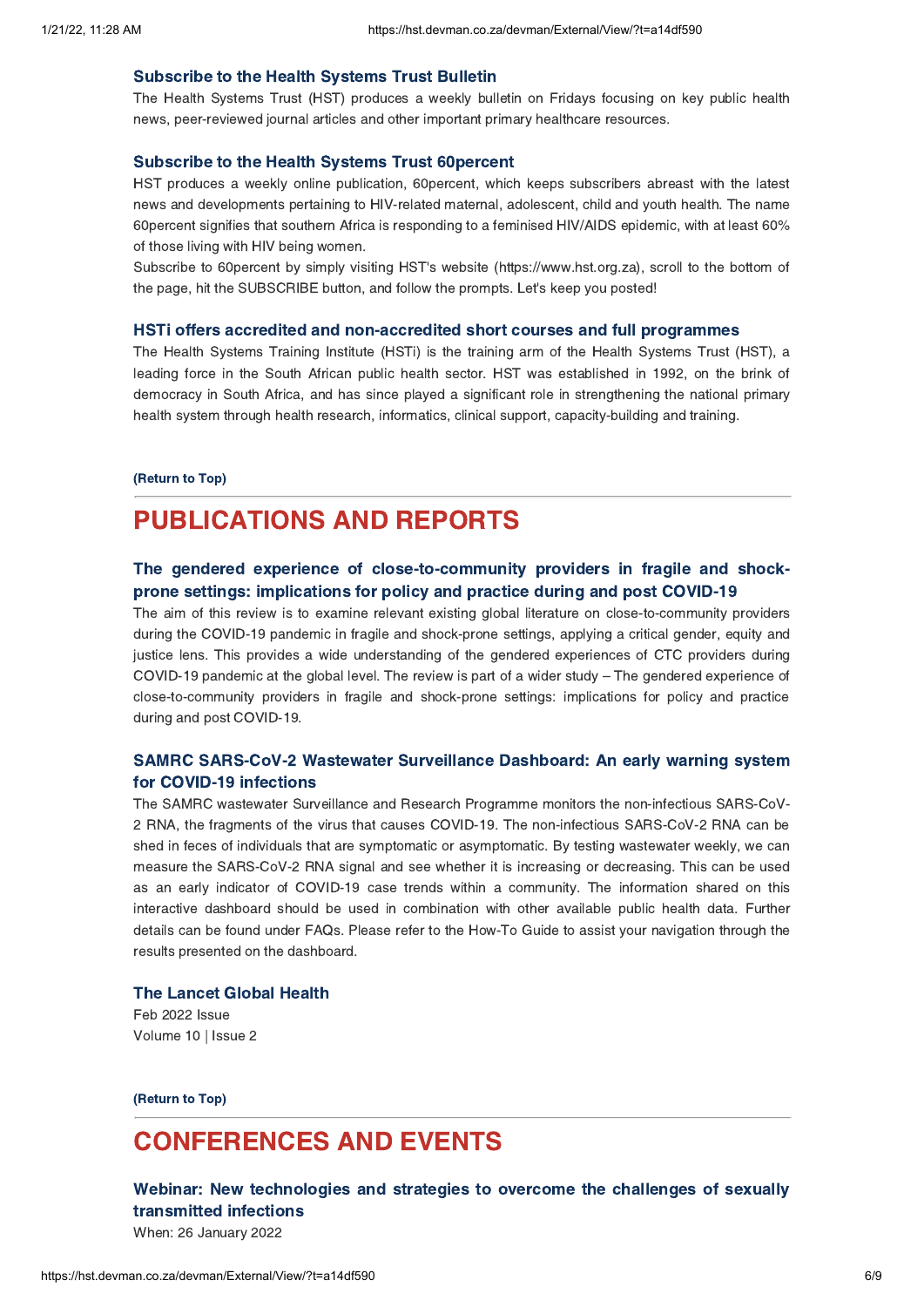Where: Virtual Webinar Time: 3:00 PM - 4:30 PM Click on link to register: https://cutt.ly/hU6ngzp https://www.file.org/processing.pro<br>.

HSR 2022: Call for Abstracts! HSG is pleased to invite abstract submissions for the 7th Global Symposium on Health Systems Research (HSR2022), to be held in Bogota, Colombia October 31 – November 4, 2022. Read below for theme details, field building requirements, and submission guidelines.

Theme: Systems Performance in the Political Agenda: Sharing lessons for current and future global challenges.

# Call for Mentees: [Publication](https://hst.devman.co.za/devman/external/?t=e0bf9c21) Mentorship Program for First-time Women Authors in

the Field of HPSR Health Systems Global (HSG) and The Alliance for Health Policy and Systems Research (the Alliance) invite early-career women working on HPSR issues, based in Low- and Middle-Income countries, to participate in this call. Those who are interested in publishing their HPSR research for the first time in a global peer-reviewed journal and require guidance and support to submit a publishable manuscript should apply.

### **Call for abstracts: 24th International AIDS Conference**

-<br>Abstracts may be submitted through your conference account until 27 January 2022 (23:59 CET). Track scope and objectives, track categories and full submission guidelines can be found on this page. Abstracts submitted to AIDS 2022 will go through a blind peer-review process by an international review panel.Members of the AIDS 2022 Organizing Committeewill make the final abstract selection by mid-April. The highest-scoring abstracts will be selected for oral presentation in a session or as an e-poster to be displayed on site in the exhibition hall and virtually on the conference platform. In addition, a small number of high-scoring posters will be selected for oral presentation in e-poster sessions in Montreal.

The World Health Organization is looking for your original short film submissions showcasing global health champions for the upcoming #HealthForAll Film Festival. Deadline: 30 January 2022

**International Women['](https://hst.devman.co.za/devman/external/?t=2f5044f9)s Day 2022**<br>Theme: Gender equality today for a sustainable tomorrow Date: 8 March, 2022 #IWD2022

Theme: To hear for life, listen with care!

On World Hearing Day 2022, WHO will focus on the importance of safe listening as a means of maintaining good hearing across the life course. In 2021, WHO launched the World report on hearing that highlighted the increasing number of people living with and at risk of hearing loss. It highlighted noise control as one of the seven key H.E.A.R.I.N.G. interventions and stressed the importance of mitigating exposure to loud sounds.

The World Hearing Day 2022 with the theme "To hear for life, listen with care" will focus on the importance and means of hearing loss prevention through safe listening, with the following key messages:

- It is possible to have good hearing across the life course through ear and hearing care
- Many common causes of hearing loss can be prevented, including hearing loss caused by exposure to loud sounds
- 'Safe listening' can mitigate the risk of hearing loss associated with recreational sound exposure
- WHO calls upon governments, industry partners and civil society to raise awareness for and implement evidence-based standards that promote safe listening

# dermatology **Exercise 11th Revision of Diseases 11th Revision (ICD-11)** website the contract of  $\mathcal{L}$

The WHO Classifications and Terminologies Unit is organising an ICD-11 webinar for dermatology that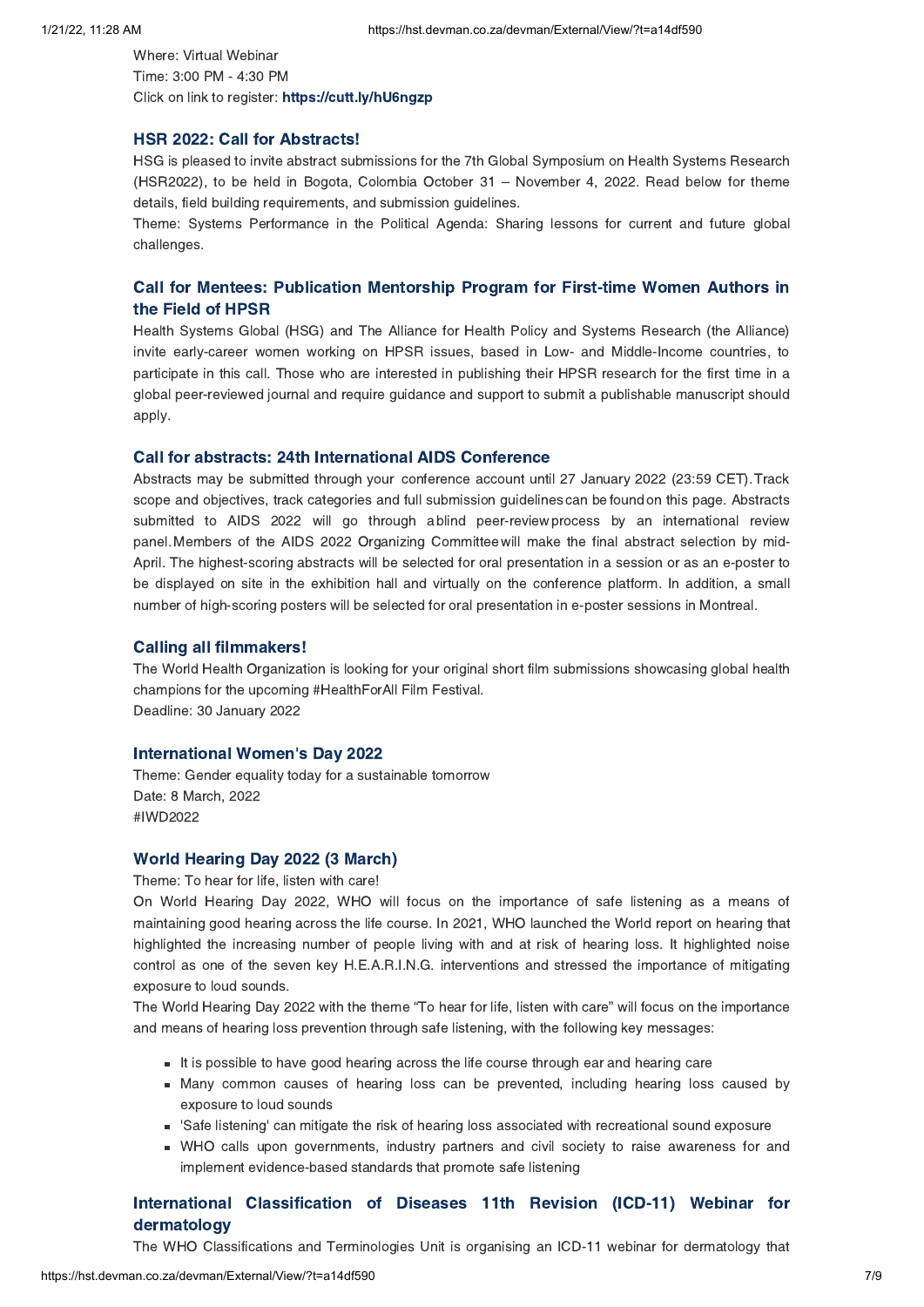will be held in collaboration with the International League of Dermatological Societies (ILDS) on January 25th, 2022 at 14:00 CET.

The annual INTEREST Conference is the premier scientific conference for HIV in Africa and brings together scientists involved in HIV treatment, pathogenesis, and prevention research from around the world. The conference will showcase cutting-edge knowledge in the diagnosis and treatment of HIV and the prevention of the HIV-1 infection. Additionally, it will continue to foster building a community of African physicians and scientists to facilitate the implementation of local solutions for the management of patients living with HIV-1 infection and for the prevention of HIV transmission.

We invite young investigators, researchers, and other healthcare professionals from all over the world to submit their findings. Abstract submission for INTEREST 2022 is open. The deadline is Friday, 28 January 2022.

World TB Day 2022 Theme: INVEST TO END TB. SAVE LIVES. The theme for this year's World TB Day is: "Invest to End TB. Save Lives."

World TB Day is observed every year on 24 March to build public awareness about the global TB epidemic and efforts to eliminate the disease.

Topic: The State of Africa in Healthcare Access 26 January 2022

11:00 AM in Eastern Time (US and Canada)

The future of healthcare in Africa doesn't look like what we see today. The COVID-19 pandemic has put a spotlight on the global shortage of healthcare workers at all levels. Across Africa, overburdened healthcare systems are drowning with the demands of the pandemic while attempting to address nonpandemic patients with limited budgets and inefficient systems. Prior to the pandemic, a person between 30 and 70 years old in Africa had a 1 in 5 chance of dying from a major chronic illness, such as cancer, diabetes, or cardiovascular disease. This number is expected to rapidly increase.

 $\overline{\phantom{a}}$ 

## <span id="page-7-0"></span>**JOB OPPORTUNITIES**

Facility Team Leaders (5): HEALTH SYSTEMS STRENGTHENING (HSS) UNIT Facility Team Leaders (5): HEALTH SYSTEMS STRENGTHENING (HSS) UNIT Closing Date: 26 January 2022

Area Co-ordinators (2): HEALTH SYSTEMS STRENGTHENING (HSS) UNIT

District Co-ordinator [\(uMgungundlovu](https://hst.devman.co.za/devman/external/?t=d5b05ff1) District): HEALTH SYSTEMS

STRENGTHENING (SPS) STRENGTHENING (SPS) UNIT

(Return to Top)



Copyright © 2019 HEALTH SYSTEMS TRUST, All rights reserved.